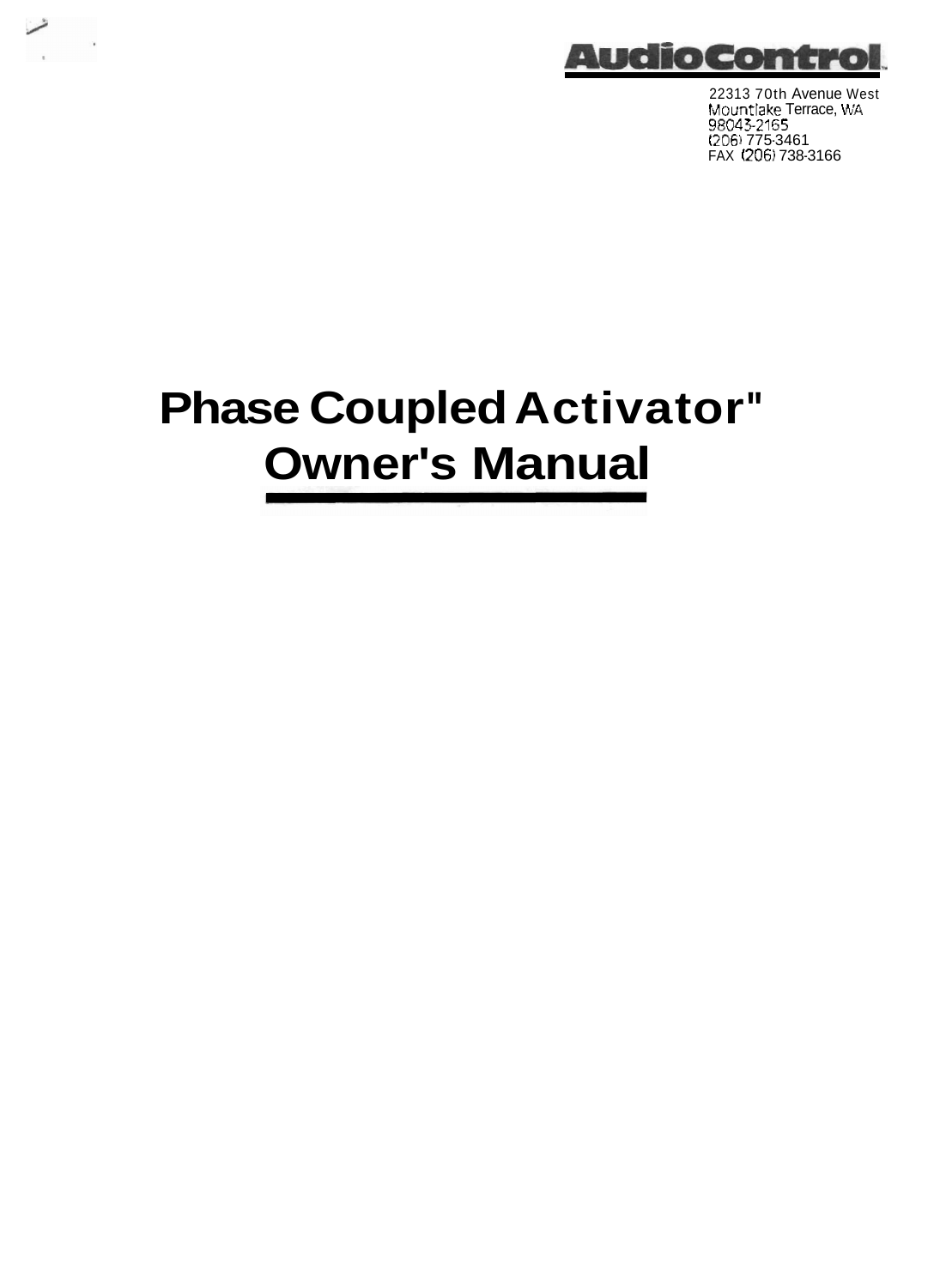## **8 Congratulations.**

**You've just bought a** patent **pending product that's going to significantly** improve **the sound of your system and every source you play into** it **(with the exception of certain heavy metal records which arc beyond help). The Audio Control Phase Coupled Activator is the only audio product which can digitally restore rnusicaf notes lost or seduced in** the **recording and reproduction processes.** 

**We know you're dying to fire the box up and start fracturing your foundations, but cool** thy **jets a few minutes and read** the **first couple portions of this manual. The Phase Coupled Activator is SO** DIFFERENT, **that its** controls **need a** bit **of explaining.** 

**What you can expect from your Phase Coupled Activator:** 

- **Depth** -- **and impact restored to cassettes, LP", FM and CD's via patent pending c1rcuttry.**
- \* Y-- **Realit** for **video because of a special video audio circuit.**
- A Programmable, Electronic Crossover with an 18 dB/octave slope.
- Highest Quality and Five Year Warranty, built in the U.S.A. by an award winning manufacturer.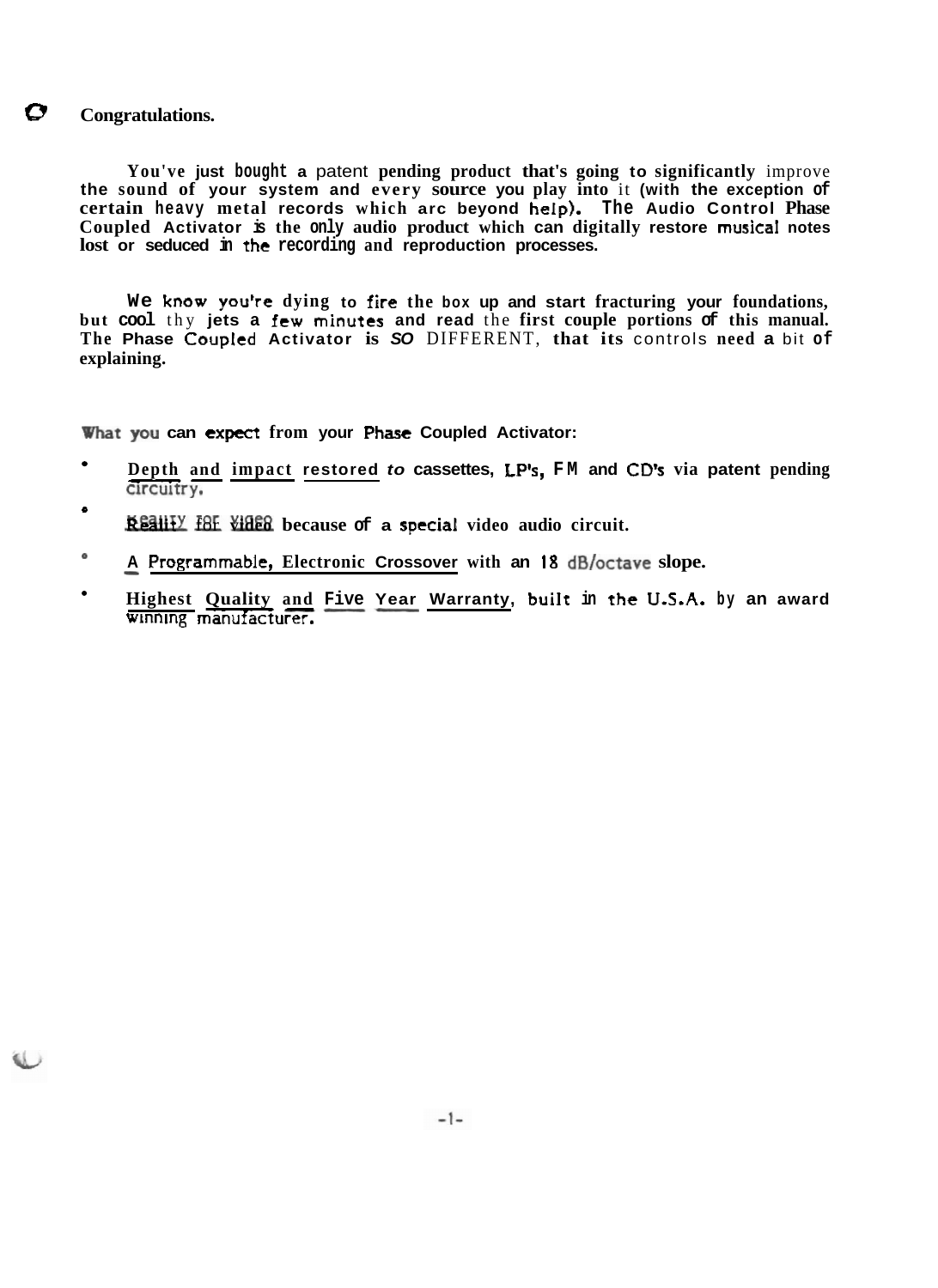

## **A GUIDED TOUR OF THE PHASE COUPLED ACTIVATOR'S FRONT PANEL**

## **Power LED and Power Button.**

Pretty **self-explanatory. The Phase Coupled Activator's ON/OFF switch dots not control the extra outlet on the back of the unit. The Phase Coupled Activator may be plugged into a switched outiet on your pre-amp or receiver. If one isn't available, you can** plug **what was in the switched outlet** into the **extra outlet** in **the back** of **the Phase Coupled Activator** and **have two switched outlets. The Phase Coupled Activator adds a mere 8 watts to the load on the switched circuit; most switched sockets are rated at 500 watts. If the power LED ever comes on when the** power **switch is off, you're either being visited by extra-terrestials or have one heckuva case sf static electricity.** 

#### **Tape Monitor/External Processor.**

**This is another tape** monitor **loop just Iike the ene(s) on your preamplifier or rcceiver. Since the Phase Coupled Activator goes in your tape** monitor **Ioop, we have provided a replacement. It is also a good place to hook other signal enhancement devices such as equalizers, noise reducers, expanders, etc. Pushed IN, this button sends out and receives the return of any signal that came** into **the Phase Coupled Activator. In the** OUT **position, the loop is out** of **the circuit.** 

**Remember, when this button is IN, the Phase Coupled Activator" signal is heading out to something and then coming back before returning to your preamplifier or receiver. If the device is turned** off, **or there"** nothing **hooked in the loop, you'te gonna get The Sounds of Silence. You wouIdn9 believe how many impassioned calls we get, claiming our products have suddenly failed, that are instantly cleared up by asking the** owner **what position the tape monitor button is in.** 

#### **Input Circuit Select.**

**Your Phase Coupled Activator is designed to enhance video soundtracks as well as FM, tape, records and CD's. Along with extra inputs on the back of the Phase Coupled Activator, the Circuit Select button controls which source the Phase Coupled Activator is detecting and restoring. We added this selection capability due to the different restoration needs of video and hi-fi sources. Make sure the selection button**  is in the proper position or you will get no sound or possibly Madonna while watching  $\rightarrow$ 

 $-2-$  -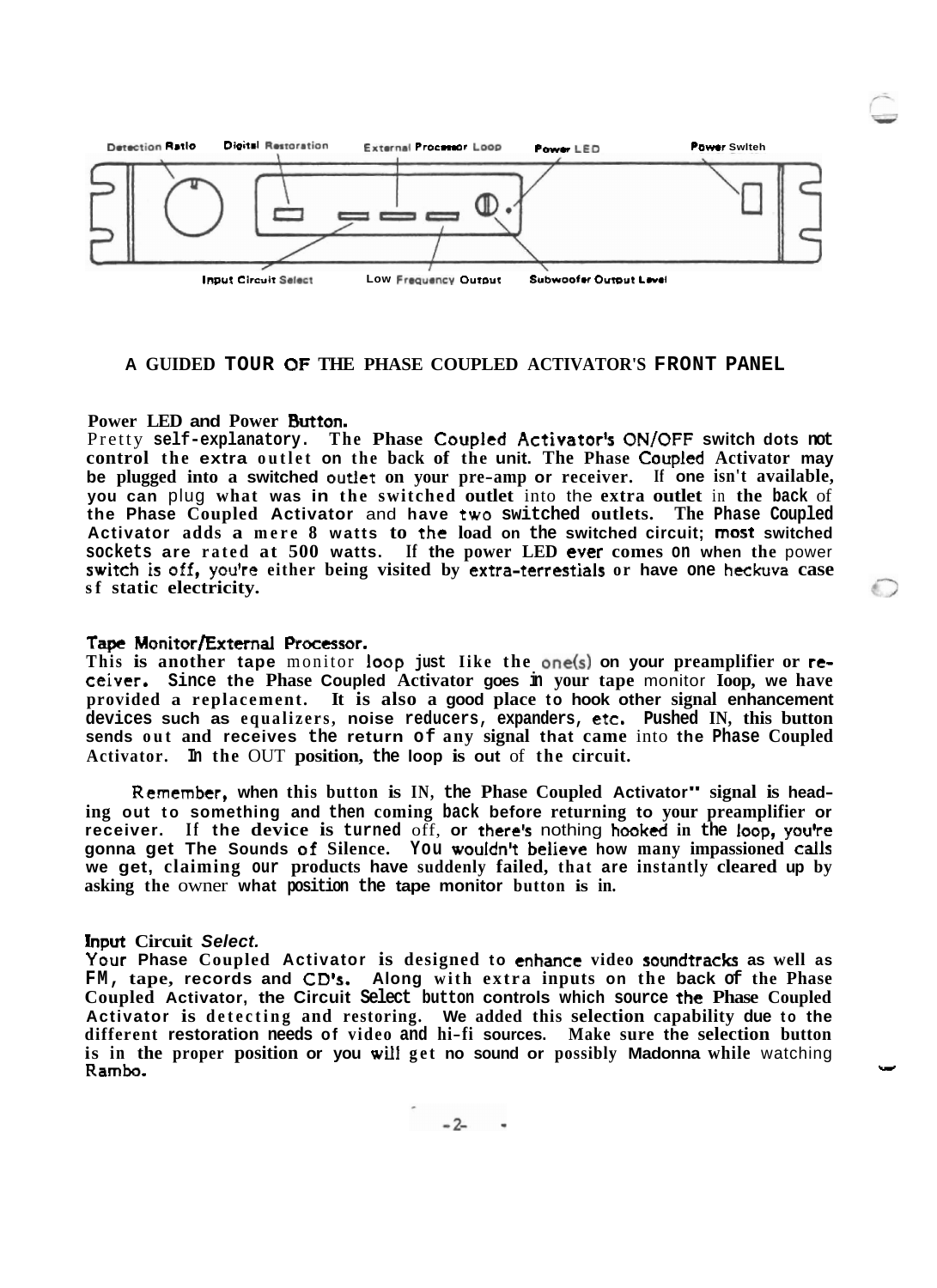#### **Digital Restoration.**

*6* **Allows instant comparison of** the **unratored signal with your currenr Detection Ratio control setting. Abo** great for **impressing your friends. Seriously though, we designed the Phase Coupled Activator to provide a realistic floor or fundamental music that you** can enjoy for years to come, and not just bowl people over instantly with lets of **shudder and** boom.

**When comparing the IN and OUT positions, listen to music for a few minutes with the button IN and then take it OUT. The car is much better at detecting the LACK of very law sounds. When demo-ing for someone else, just** let **them enjoy your system and then ask 'Wow want to hear how it used to sound'? The difference will be immediately noticeable.** 

CAUTION: **When using the Phase Coupled Activator do not use the loudness control. Leave the loudness button out.** With **the Phase Coupled**  Activator the loudness control is not necessary.

#### **Detection Ratio Control.**

**This controls the restorative action of the Phasc Coupled Activator, both in terms of**  store these artifacts to their original volume. This is a sensitivity control and should **be used sparingly.** 

**When first using your Phase Coupled Activator, begin with the knob in the middle.** For a majority of sound sources, this is "How It Should Have Been in the **First Place <sup>1</sup> '. Turning** the **Detection Ratio** Control **to** the **righr toward** +200% **wiII**  - **help compensate for 1) small speakers,** 2) **program material that doesn't even have the normal stingy amount of bass in it. Rotating the knob to the Ieft rcduccs the sensitivity** of **the Phase Coupled Activator's restoration action. VERY well recorded**  Compact **Discs are one instance you might want** to **cut the** Detection **Ratio. Massive woof trs or** *the* **addition of a subwoofer is another. Generally, we recommend leaving the** control **at** the **12 o'clock position.** 

## **Subwoofer** Section: Low Frequency Output and Low Frequency Level Control.

**The Phase Coupled Activator is really two separate devices in one: the digital fundamental restoration system, and** an **audiophile-quality, phase-coherent, programmable clec** tronic **crossover. We put them both together because** the **extra fundamentals returned to music By the Phase CoupIed Activator can tax woofers under 8" in diameter, making the addition of a subwoofer very valuable. A subwoofer is a specialized** supplementary woofer system used to augment regular speakers. The **Phase Coupled Activator's electronic crossover splits up the full frequency spectrum into two parts: Abve 90Hz and below 90Hz. The higher part goes to your regular amplifier and speakers which now don't have to play as low. The frquencies under 90Hz are routed to a second power amplifier and to** the **subwoofer which can better handle really low bass.** 

The ON/OFF switch activates the crossover. OFF, the whole signal is routed out the Phase Coupled Activator" normal "PCA OUTPUT" sockets. IN, the signal is **also sent to "LOW** OUT'' **and "HIGH OUTw output sockets** *if* **c~ossovtr is connected. Please read the section an the electronic crossover portion of the Phase Coupled** Activator carefully before making any connections.<br>
-3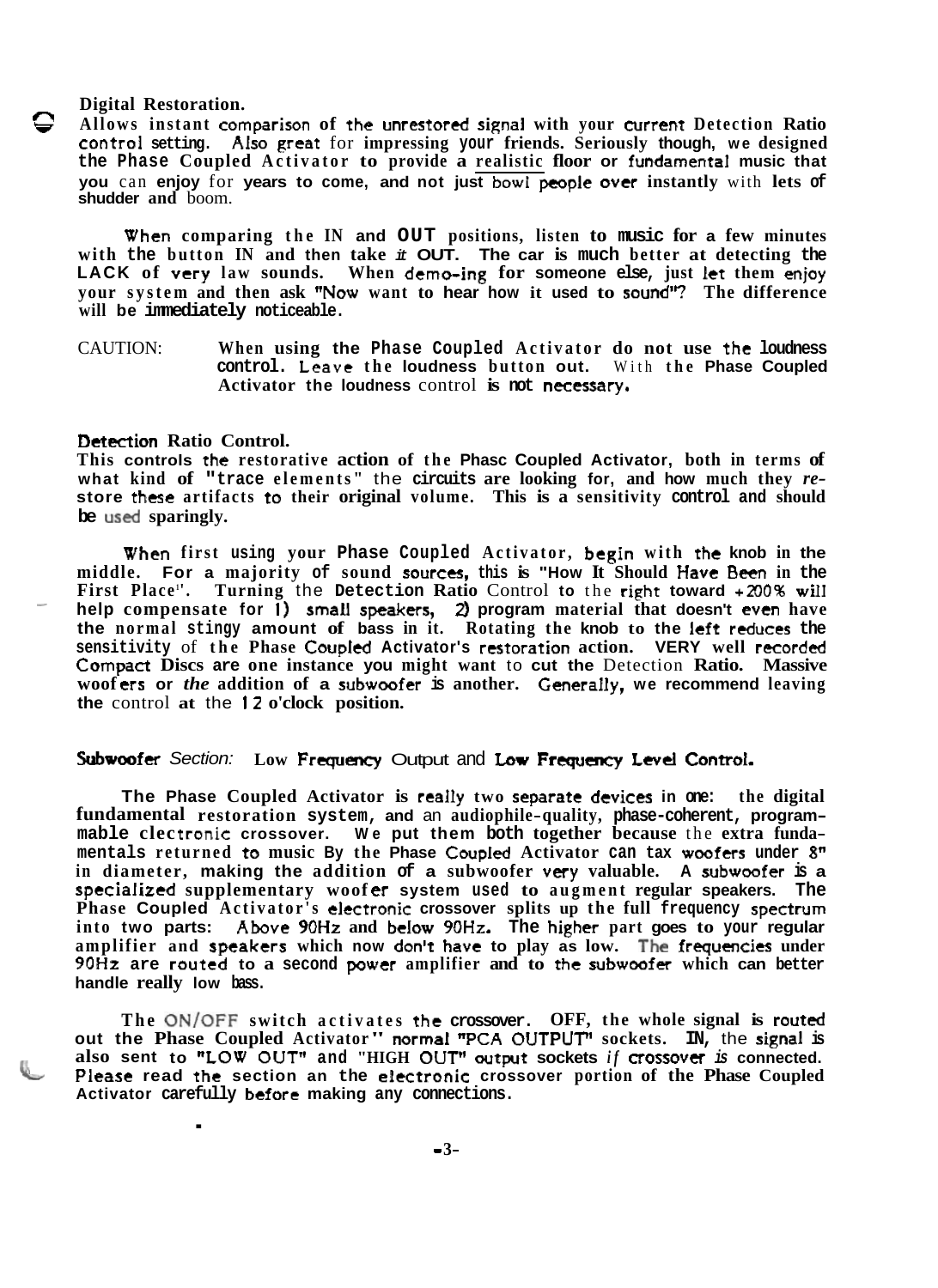$A_{-}$ General Instructions:

> **First FTLL OUT THE WARRANTY CARD! Please write us some comments and opinions, stamp the card and mail it to us.**

> **Next, PUT** THE **SALES** RECEIPT **IN A SAFE PLACE and record the serial number of your Phase Coupled Activator. This is very important in the highly unlikely event that your Phase Coupled Activator gets ill. It% also yovr proof of ownership should a burglar ever take a sudden midnight liking** to **yovr stereo system.** Not **pleasant** to **think abut, but neither is hassling with an insurance corn pan y.**

> **Finally, SAVE** THE **BOX. You'll need it if you move; we require it** if **you ship the unit back to us for service.**



- **B. Hooking The Phase Coupled Activator Up To a Rceeiuer, Re-amplifier or In- tegrated Amplifier.** 
	- [ 1 **1 Locate the tape monitor sockets on the back of your receiver. They should be marked IN and OUT, or MON and** REC, **or REG and PLAYBACK. There may be two sets of them. You can use either set. Also, some** components **have an additional set of sockets marked EXTERNAL PROCESSOR. That's an exceHent place to put the Phase Coupled Activator without tying up a tape monitor Imp.**
	- 11 **2 On the back of the Phase Coupled Activator, locate the three sets of sockets marked MAIN PHASE COUPLED ACTIVATOR** CONNECTlON. **Find** *the* **set of sockets marked MAIN INPUT and the set an the far end labeled PCA** OUTPUT. **Notice that** the **LEFT and** RIGHT **sockets are abve one another.**
	- **1** 3. Now, after all that looking, you get to DO something. Plug one end **of a set of connection cords into the TAPE OUT or REC sockets on your receiver. Plug the other end** into the **MAIN INPUT sockets on the Phase Coupled Activator, That forms the circuit TO the Phase Coupled Activator.**

$$
-4-
$$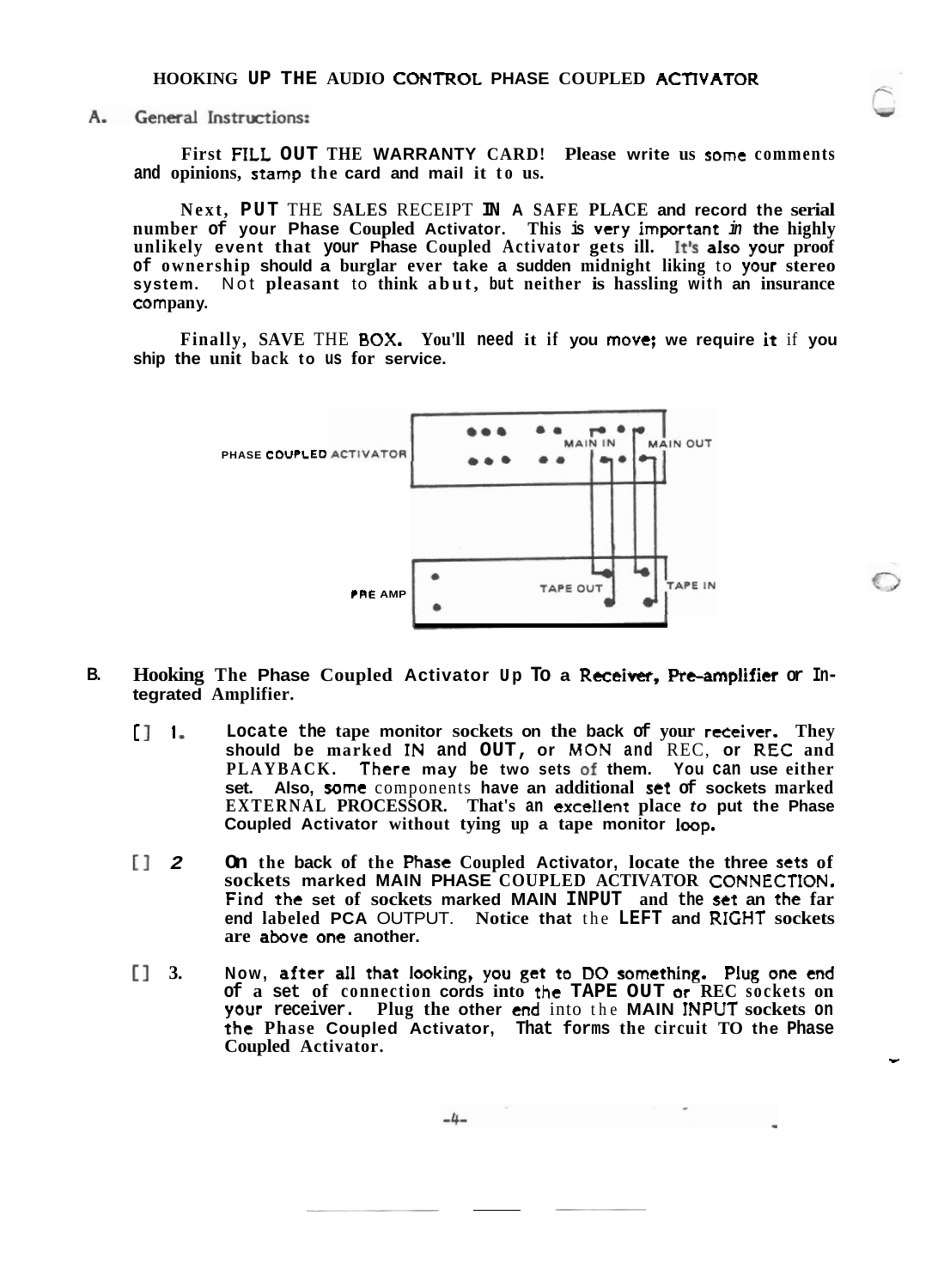e I? **4. PIup one end of another set of connection cords into the Phase Coupled Activator" PCA OUTPUT sockets, and** the **other end** into **your** receiver" **TAPE IN or MON sockets. That completes the** circuit from **the PCA BACK TO your receiver or preamplifier,** 

**Now tvery** time **you press the TAPE MONlTOR button on your receiver (or the EXTERNAL PROCESSOR button,** if **you have one), the PCA will be** activated. If **you don't have any** other **equipment, or run your cassette deck: through a differmt tape monitor circuit, you're ready to sit back and enjoy.** 



## **C. Hmking up a cassette deck or ether signal pxcssinp device.**

**Whether you've hooked the Phase Coupled Activator up to your cape sockets or the external processor sockets, they're now filled and can't be used for other things. That's why we added a separate TAPE/EXTERNAt** PROCESSOR **LOOP to the Phase Coupled Activator.** 

- **[I 1. OR the Phase Coupled Activator, locate the INPUT and OUTPUT sockets just to** the **right of center marked TAPElEXTERNAL PROCESSOR**  LOOP.
- [] **2. Find the IN and** OUT **sockets on the back of your cassette deck or**  other **signal processing device.**
- [I **3. Connect the Phase Coupled Activator's** OUTPUT **sockets to she tape dcck or processor"** INPUT **sockets.**
- **1. 4. Connect the tape deck or processor's OUTPUT sockets** with the Phase **Coupled Activator's INPUT sockets.**

 $-5-$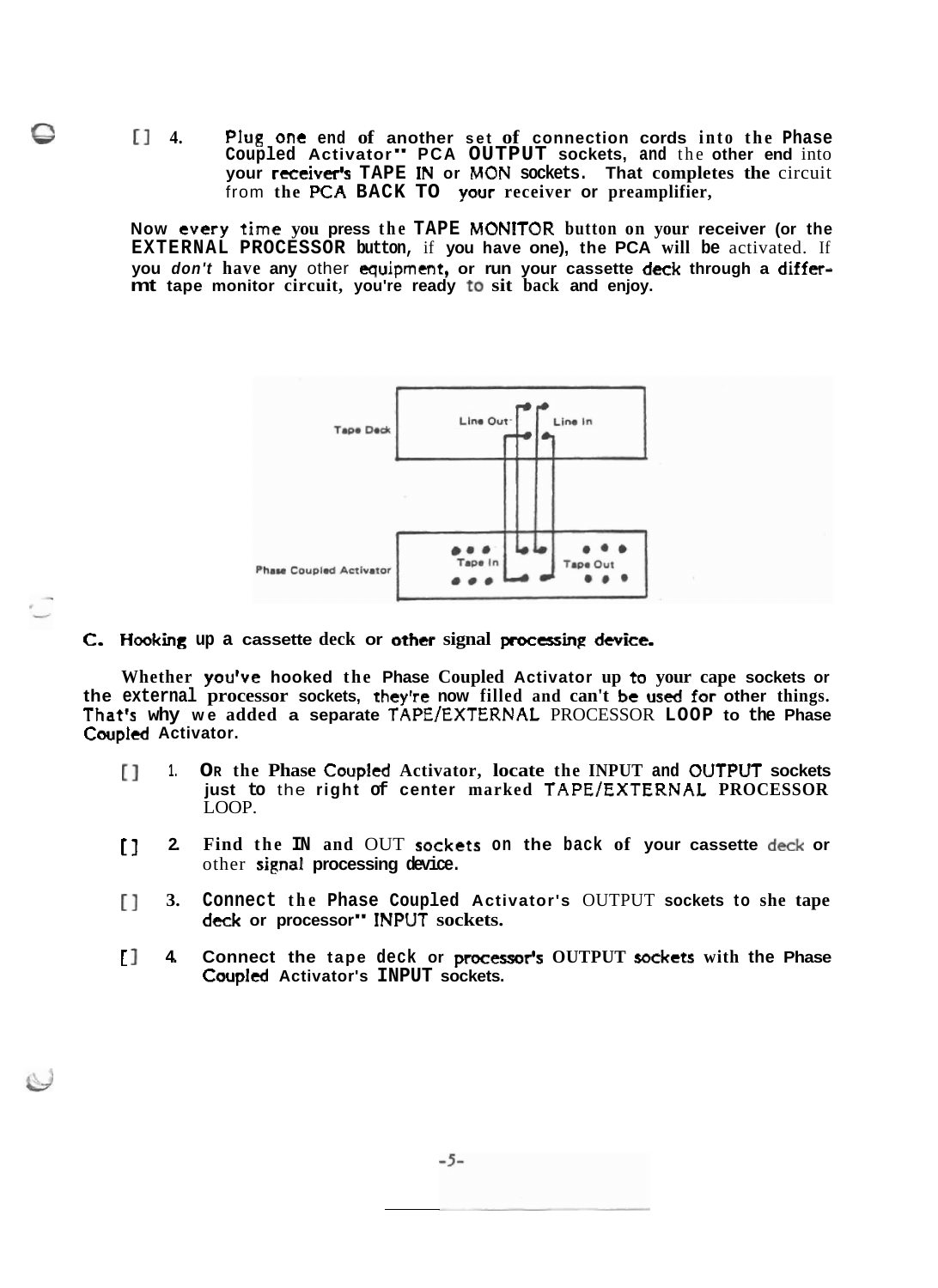**That's it! Now when** the **TAPEJEXTERNAL PROCESSOR button is pushed on** the **Phase Coupled Activator, the signal will go to and from your tape deck** *or* **cassette** 6, **deck. The cassette deck may be used just like you normally would. ff you don't want a tape** to **have the benefits of the Phase Coupled Activator, put the Phase Coupled Activator's** INJOUT **button in** the **OUT position.** 



**D. H&g Up Your Video System With Tlre Phase Cwpled Activator.** 

**We've added special inputs so that you** can **hook your VCR or TV tuner into the Phase Coupled Activator and thus an through your stereo and loudspeakers. The Phase Coupled Activator does fantastic things with soundtracks, especially those with lots** of **music or special effects sound effects. Rock videos and MTV are also** 'I, **fantastic.** 

- $\begin{bmatrix} 1 \\ 1 \end{bmatrix}$  **1. Locate the AUDIO OUT** socket(s) on your VCR, TV tuner, satellite **receiver or video monitor,** If **you have one of those nifty, cornplicared switching boxes, you're way ahead of us anyway and have probably already finished this hcsokup.**
- **(3** 2 **Qn** the **far right side** of **the Phast Coupled Activator, kcate the center set of jacks marked VIDEO AUDIO INPUT, (They're betwen MAIN INPUT and PCA** OUTPUT).
- El **3. Hook a set of connection cords from the video source's AUDIO OUT sockets** to the **PCA's** VIDEO/AUDIO INPUT sockets.

**Now, when you press the CIRCUIT SELECT button an the Phase Coupled Acti-** $\bf{v}$  ator,  $\bf{v}$  our video will be sun through your hi-fi after some real serious enhancements **courtesy of the Phase Coupled Activator, Put on Star Wars and hold onto your laser swords. Don't however, leave this button in when you're not watching TV or you'll get serious silence when you go to play a record or tape.** 

**E. Taking Advantage of f he Phast Coupled Activator's Independent EIcctrbnic**  Crossover.

We've added a totally separate--but very handy—hi-fi component which can let<br>you take maximum advantage of the rich, added sound which the Phase Coupled **Activator can restore. It divides the** frequency **spectrum up into two** *parts.* 

*-6-* 

**I**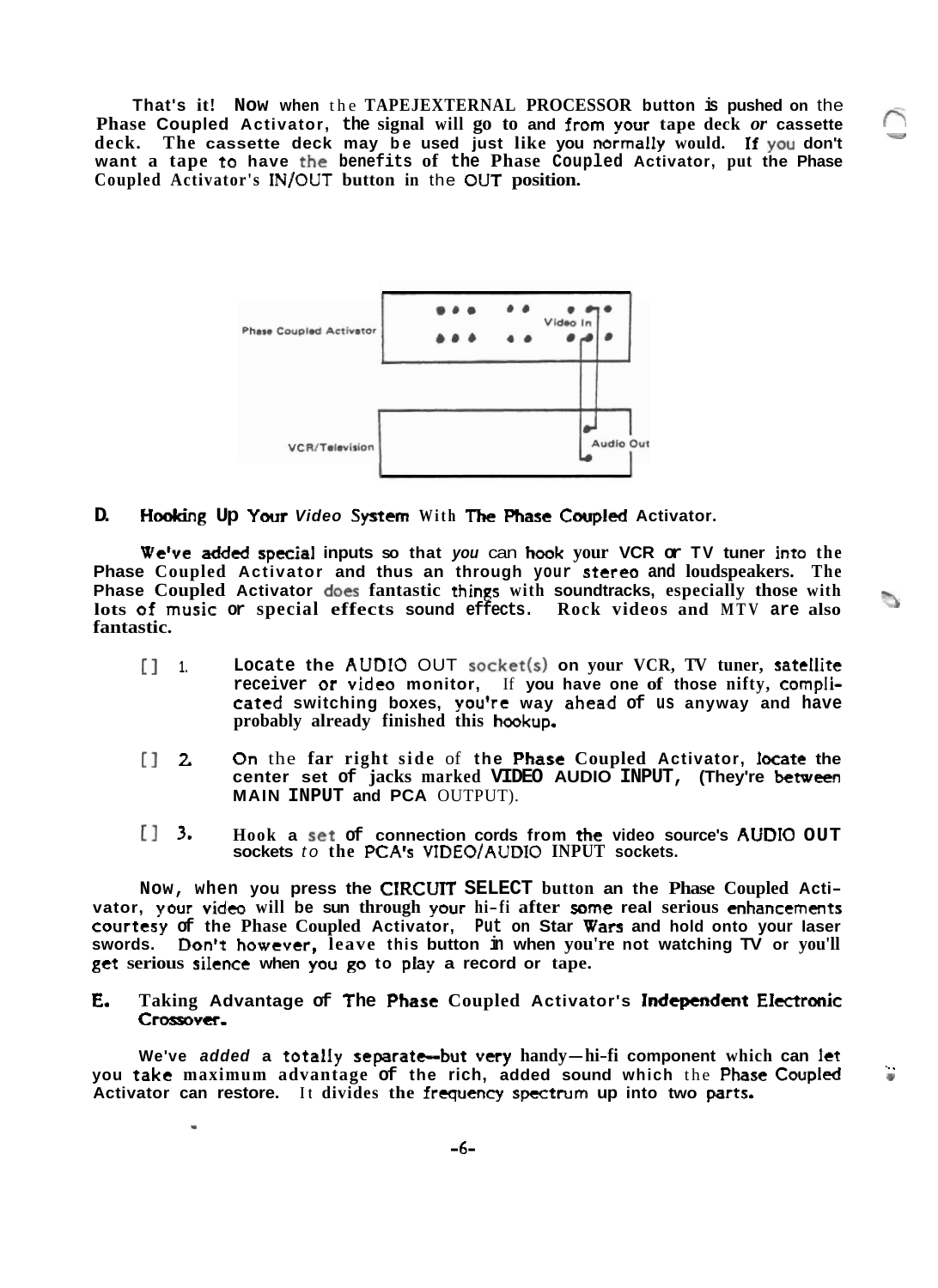**<sup>P</sup>**-- - **This allows you to either:** 

/

- **1). Augment the performance of your existing speakers with a subwoofer. This approach lets your speakers operate over** the **full** frequency **range and uses the crossover** to **ADD an extra** low **bass output which is sent to an**  amplifier and subwoofer.
- . **Relieve your speakers completely of having to reproduce ultra-low bass signals. This approach uses the electronic crossover to actually divide the full-range signal into two parts. The subwoofer gets everything under 90Hz and your regular speakers breathe a sigh of relief since they only have to reproduce signals above 90Hz. Greg Mackie, our Director of Engineering, "highly recommends'' this approach.**

**ConsuIt with** the **dealer, where you bought your Phase Coupled Activator, about suitabie subwoofers and which of the above approaches will fit your existing speakers, new subwoofer, listening room and musical rastes.** 

**E.** True Electronic Crossover Approach.



- [I **1. Run a set of patch cords from the OUTPUT sockets of your prtamplifier ta the INPUT sockets in** the **Phase Coupled Activator's INDEPENDENT ELECTRONIC** CROSSOVER **section.**
- [] **2 Connect the INDEPENDENT CROSSOVER HI OUT sockets on the Phase Coupled Activator to your regular power amplifier.**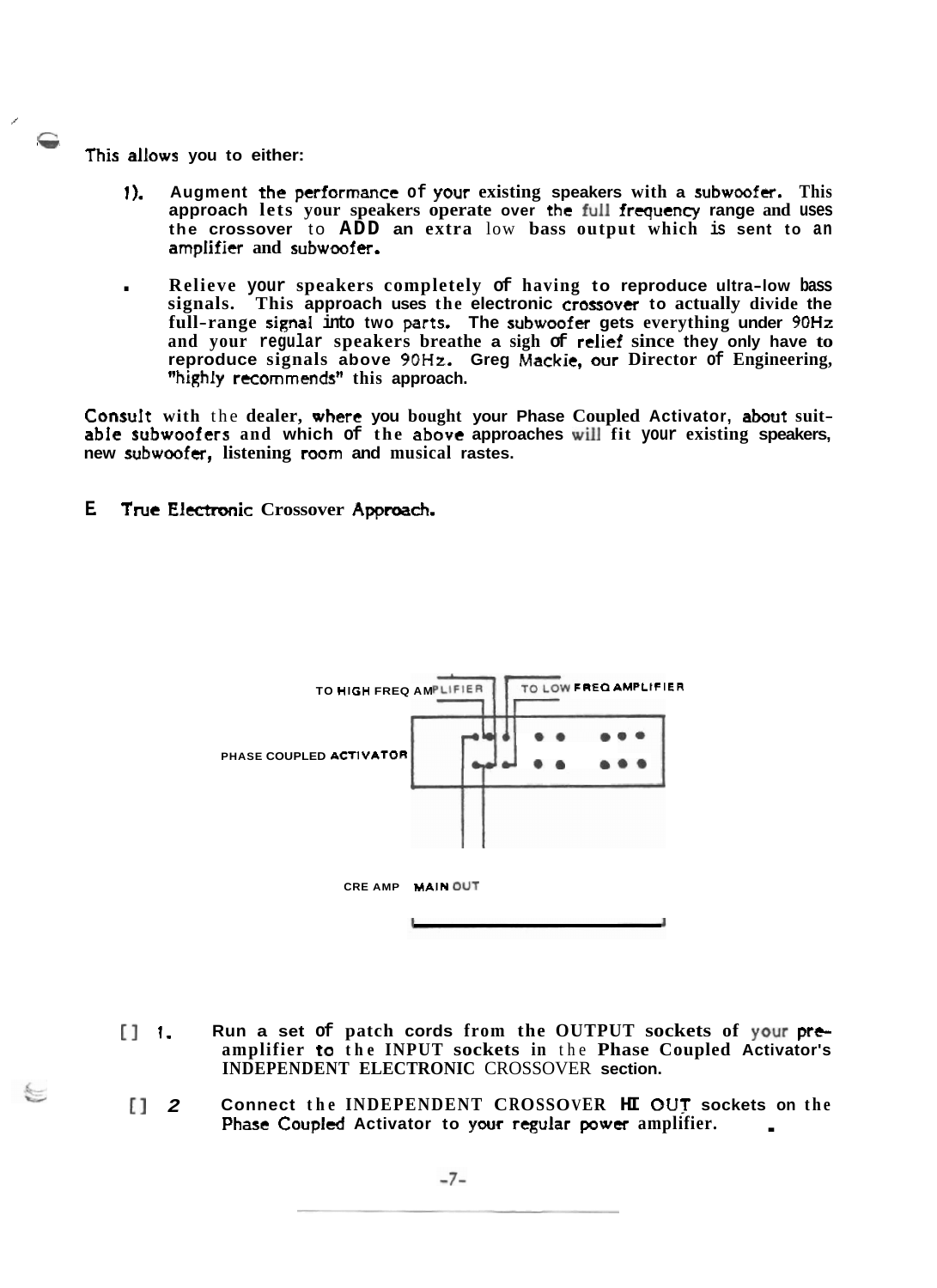13 **3. Connect the INDEPENDENT CRO5WVER LOW** OUT **sockets** on **the Phase Coupled Activator with the new amplifier which will drive your subwoof er.** 

**sj** 

**4** 

**"Great", you're saying, "But, I have a receiver (or integrated amp), not tweaky pre-amp and power amp separates. I don't HAVE any OUTPUT sockets.**"

**Well, actually** *99%* **of you** receiver **and integrated owners DO. They have little metal nU's" In** them **ROW. They're labeled PRE and MAIN and you've probably never even given them a thought until now. Simply take the** little **U-shaped pieces of metal out. The PRE sockets represent a preamplifier's** OUT **PUT sockets. The MAIN sockets lead to the power** amplifier **section of your receiver or integrated.** 

## **NOTES ON OPERATING THE PHASE COUPLED ACTIVATOR**

#### Big No-No Department:

**Do not** turn **up bass tone** controls or **under any circumstance activate your system" LOUDNESS button.** 

## **Big Ohh-Pow Department:**

**One of the most interesting and practical uses for the Phase Coupled Activator is as a REPLACEMENT for** the LOUDNESS **button we just told you not to ever use again.** 1

**Try it for yourself. Put on** some **background music. Mantovani, Sex Pistols, Wagner--whatever your taste is, with the Digital Restoration button engaged. Then**  turn **the volume down** to **background level. Now switch the Phase Coupled Activator out. You will find a staggering change in sound quality. Not volume.** Just **quality. Finally, you can listen to music as a background source and still hear a** full **range of frqutncies. No** equalization **or loudness button can achieve this.** 

### **What Kinds of Music You can Expect The Best Results With:**

**Rock music, cI** cctric **jazz/ rocklf usion, rnos** t **acoustic jazz and alder classical recordings all have less low frequency fundamentals than they started out with and are all prime candidates for the Phase Coupled Activatorlr restorative effects.** 

**When you come** to **think of it, that's just about every recording ever made with**  the exception of a few new classical records and CD's that art 100% digitally re**corded from start to finish. It's virtually every r~ord in a record start, almost the**  whole Schwann catalog, most foreign records, EVERYTHING recorded before around **1980, and even those Folkways recordings of Brazilian nose flute concertos your old roommate left you when he dropped out of college back** in *"0.*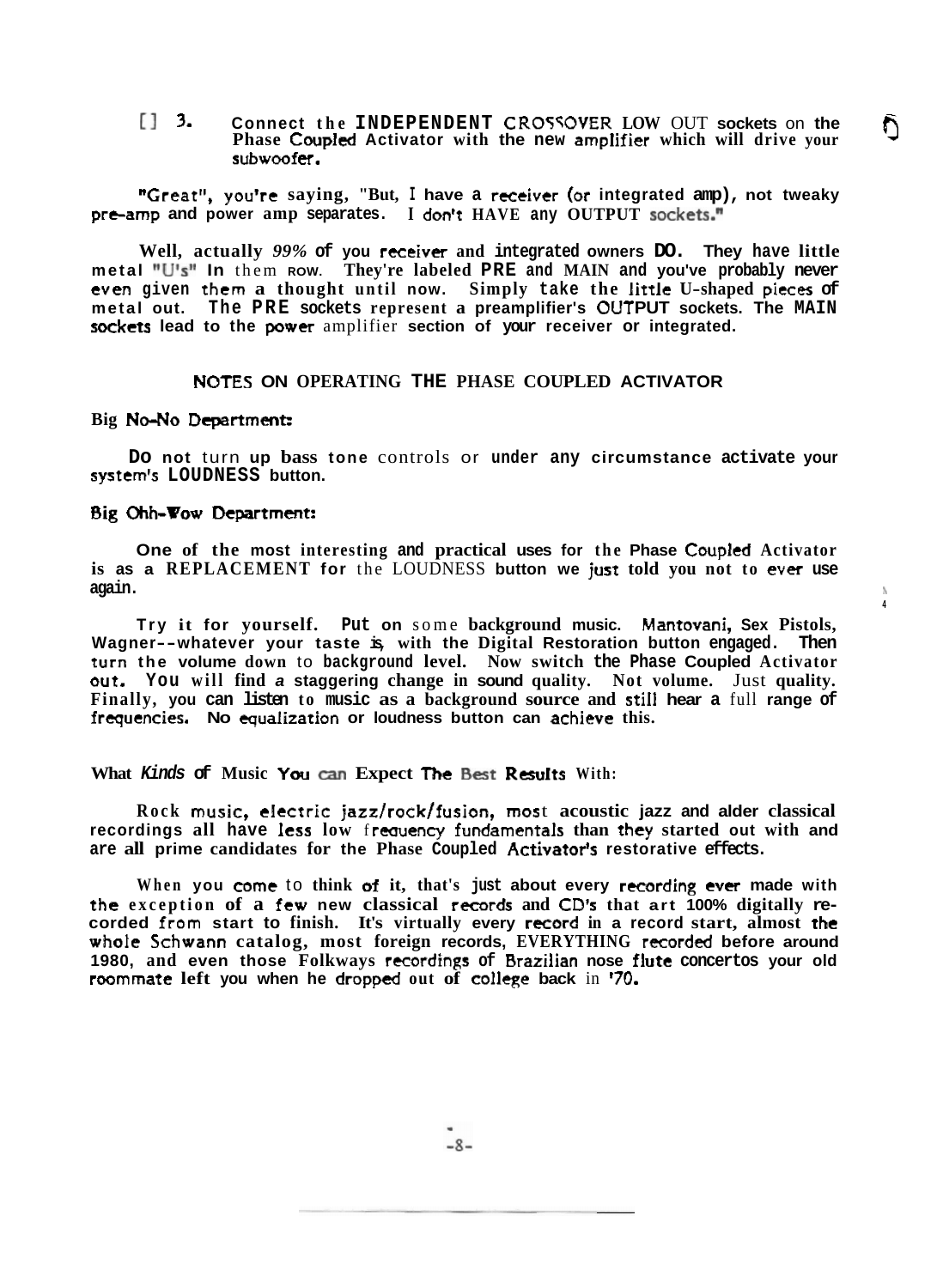Some extremely well-recorded classical selections played through extremely flat response systems may not need the Phase Coupled Activator. For everything else, we **know you'll** find it **useful** simply because something is missing that deserves to be put **back.** 

## **To Varture Where No AudlofVidca System Has Gone Stfort,.**

**J** 

/'

If **you haven't mated your stereo system with your videc system, yourlre missing <sup>a</sup>whole lot. Even if they're currently in different rooms, itFs worth getting <sup>a</sup>separate amp and speakers** to **go** with **your TV** monitor.

**But remember** to **get a spare Phase Coupled Activator. Bccausc enhancing video soundtracks is one of its most exciting uses. Particularly impressive are** the **effects on movies with special effecrs soundtracks like Star Wars, Dune, 201 0, movies with lots of violence, like** Clint **Eastweod flicks, mercenaries re-fighting** Vietnam **epics, my musical or movie with a big, expansive, wdl-record& soundtrack,** 

**Concert tapes and rock videos art fantastic. Even all-dialogue, stage-bound movies sound better.** 

**The Phase Coupled Activator will restore bass to regular TY reception, satellite, cable and**  $\sigma$  **course video cassettes.** If you're **a** videophile with **a VHS** or Beta Hi-Fi **deck, you can even enhance soundtracks** DURING RECORDING **for playback on** the **decks of those less fortunate** than **yourself.** 

#### **PIaybdc Systems and The Phase Caupled Activatot:**

**Since the Phase CoupIed Activator restores fundamentals, you must have a speaker system** that **can reproduce the results, Systems wizh Sf', !On, 1** 2', **or 15" woofers work fine.** Under  $8''$ , you might consider the use of a subwoofer and/or pay **particular attention to making sure the Phase Coupled Activator doesn't overdrive your woofers, (See bdow.)** 

In some cases, speaker designers have designed a response peak in their speakers. Not **that** they **show** it **in** those **flat** litde response **graphs that** come **with** it. **But a big, bonky bump** can **be there, right at 60Hz where the Phase Coupid Activator Is partially active.** The result can be an over-accentuation of the Phase Coupled **Acaivator's** correction. **The solution Is NOT** ro turn **down** the Detection **Ratio knob, but to remove the speaker response bump** with **a frequency-selective tone** control, **or good graphic equalizer (we make those, too). Of course, nothing will cure really flabby, boomy bass in a speaker except a betzer quality speaker-**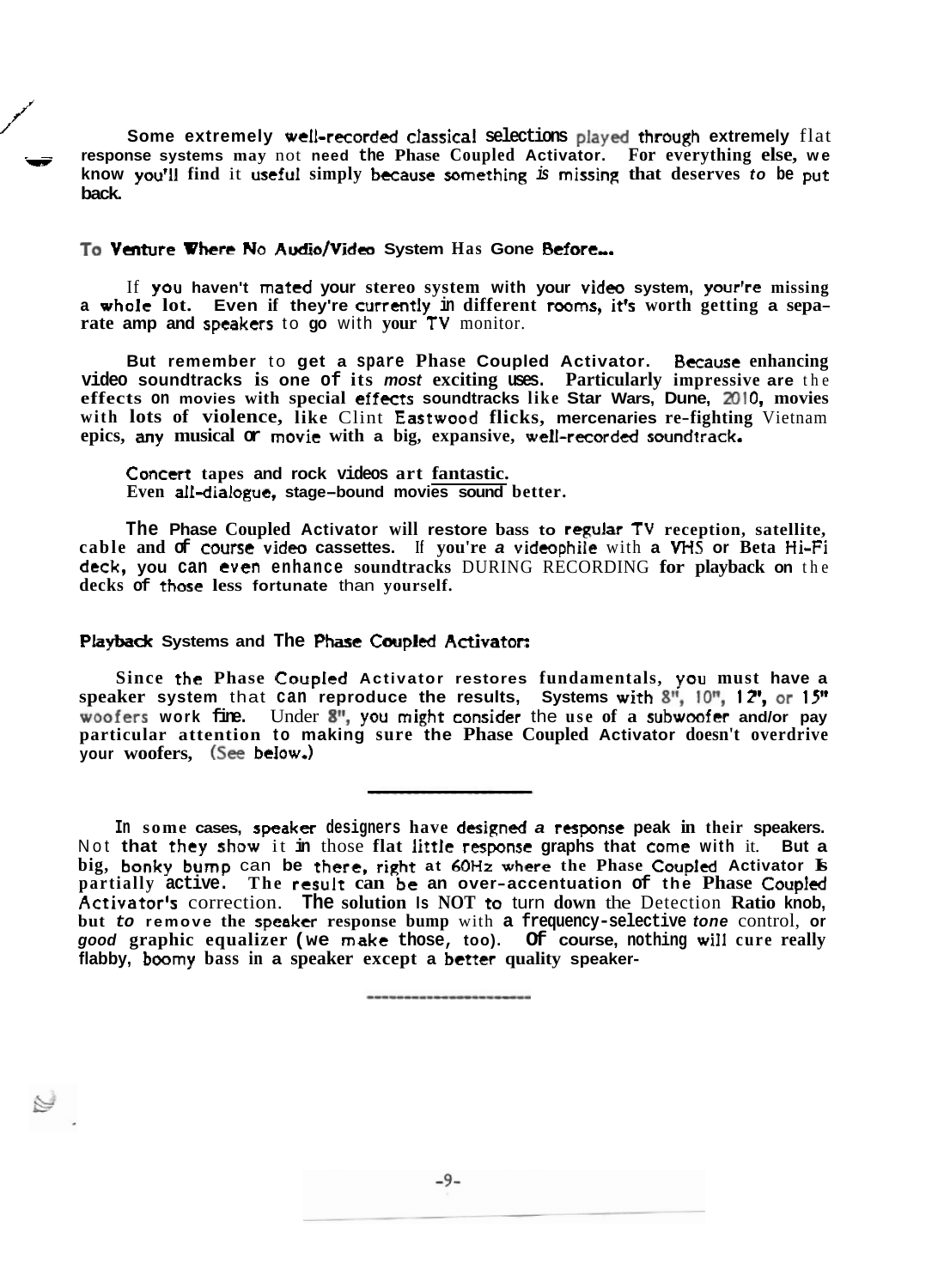There **are two extremes which should be consider&. One is a speaker wirh lots of big, boamy bass like** *wdve* **discussed above. The other** potential **problem is the small speaker whose woofer can be called on to move farther than it is able. To make low bass, the woofer cone has to move out and in. That's called its** excursion. **A few of the most respected speaker brands (Sorry, awfully old chaps, but** many **of them arc British), have woofer excursions too short to fully reproduce a true, Iow bass fundamental. Ditto for small speakers with 5" and** *6"* **woofers.** 

If **you hear a fluttering or clacking sound during bass notes, BACK OFF the**  Detection Ratio **knob. Or get bigger speakers. Or stick to chamber music.** 

## **Room Acoustics and the Phase Coupled Activator:**

If **a room is boomy all by Itself, low fundamental reproduction will swnd muddy and boomy, too, Start by moving your speakers out away from back walls and corners. Raise** them **up using speaker stands. This takes some experimentation, but**  can **yield dramatically differing results.** 

**You can also move yourself. When your listening position is close to a waI1 or corner, you** art **focusing low bass and reverberations in on yourself. Move farther into the center** of **the** room.

**Well, that's all there is to it. By now, you should be enjoying music as when you hear it live. It is our pleasure to bring this pleasure to you.** 

## **SPECIFICATIONS**

| Total Harmonic Distortion 0.005%<br>Signal: to Noise Ratio 118dB                                               |
|----------------------------------------------------------------------------------------------------------------|
| Frequency Response 30Hz to $20kHz + 0.5dB$<br>Frequency Response, Crossover 20Hz to 20kHz $\overline{+}$ 0.5dB |
| Maximum Output Levd (into 606 ohms)  +16dBm                                                                    |

\* **The Phase Coupled Activator's crossovw comes pre-set at 90Hz; it can be pr\* grarnmed by your dealer** for **almost any** frequency from *6OHr* **to 8000Hz.**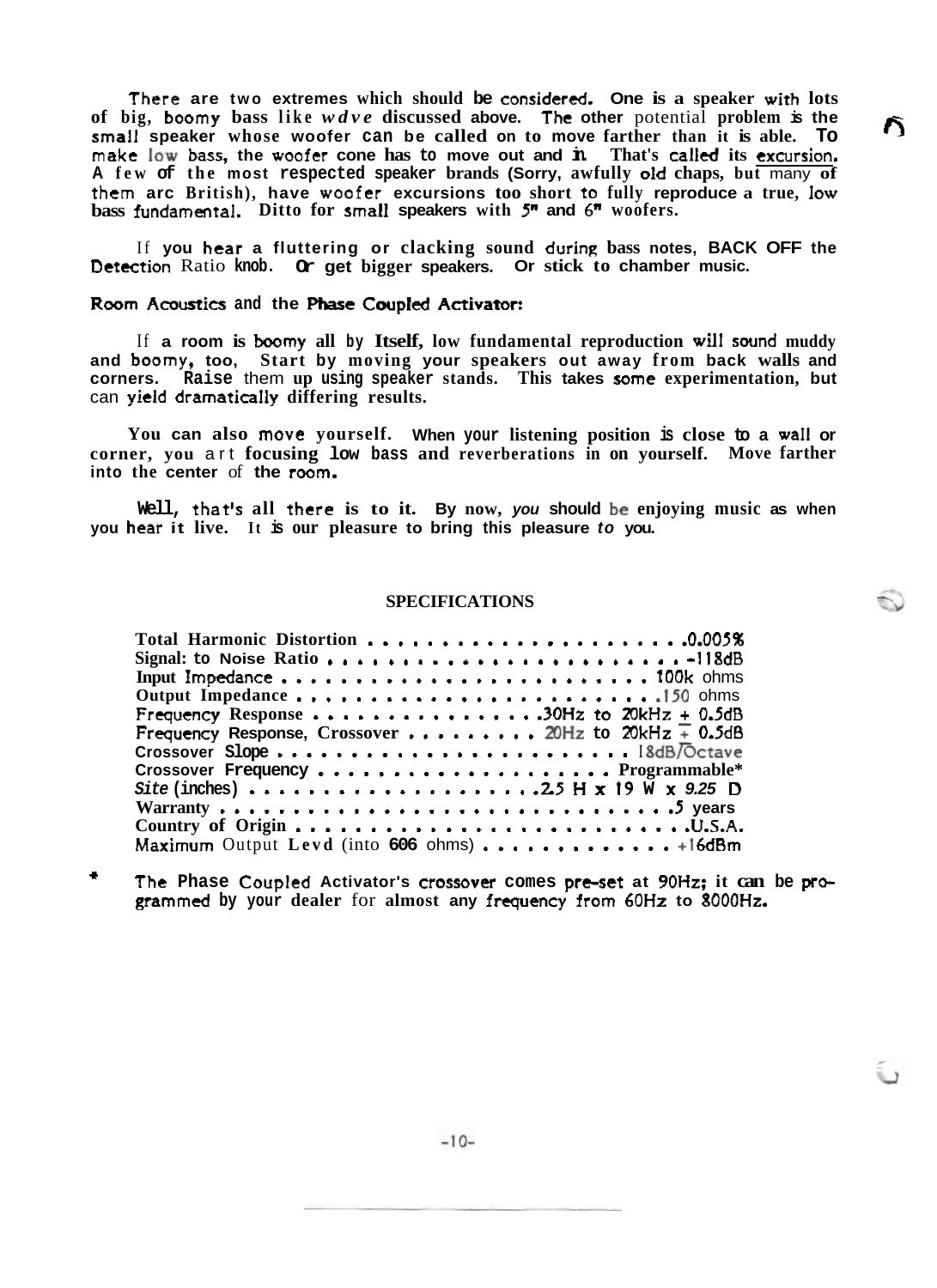People are scared of warranties. Lots of fine print. Lots of non-cooperation. **Months of waiting arand.** 

Well, **don't** be **scared** of this warranty. It's designed to make you rave about **us to your friends. It's a warranty that looks out for you and helps you resist the temptation to havc your friend "'who% god with electronicsn, try to repair your Audio Control Phase Coupled Activator. 50 go ahead and read through this warranty, then enjoy your new component for a few days before sending in the warranty card and comments,** 

"Conditional" doesn't mean anything ominous. The Federal Trade Commission **tells all manufacturers to use the term to indicate certain conditions have to be met before they'll honor the warranty.** If **you honor these conditions, we will warrant all material and workmanship on your Phasc Cwpled Activator for FIVE YEARS from the date you bought** it, and will fix or replace it, at our option, during that time.

## **Here are the conditions that make this warranty conditional:**

- **1. You have to fill out the warranty card and send it to us within 13 days after yw purchastd your unit.**
- **2 You ;must ktcp ywr salts slip or rtcelpt so you have praaf when and** from **whom you bought your unit. We're not the only company te rcquire this, so it's a good habit to get into with any stereo purchase.**
- **3. Your Phasc Coupled Activator has to havt bctn originally prchastd** form **an authorized Audio Control dealer.** *You* **do not have to bs the original owner to take advantage of the Five Year warranty, but the date of purchase is still important, se be sure to get a copy of the sales slip from the original owner.**
- **4. YOU cannot let anybody who isn?: CaS The Audio Control factory; (b) An authorized service center; or (cl Sorncone authorized in writing, by Audio Control, to service your unit.** If **anyone other than (a), Ib), or (c), messes**   $x^2 + y^2 = 0$  **Phasc Coupled Activator, that voids the warranty,**
- **5 The warranty is also void if the serial number has been altered or removed, or if the Audio Canzsol: Phase Coupled Activator is used improperjy. Now, that sounds like a big Imphale, but here is all we mean by it, Unwarranted abwc is: (a) Physical damage, (our products are not**  meant to be **used** as jack stands for your car); (b) Improper connection. **We havc done the best we can to protect the inputs; however, 230 volts**  into the **jacks** can fry the innards of the poor beasty. **(c) Sadistic things. This is the best praduct we know how to mmufacture,** but if you use it for the front bumper of your Baja Bug and get it **fuU of water and dirt, things wilI go wrong.**

**Assuming yw conform to numbers 1** - **5, and It** h't **all that hard ta do, we get the option of deciding whether <b>to** fix your old unit or replace it with a new one.

'C-r7

 $-11-$